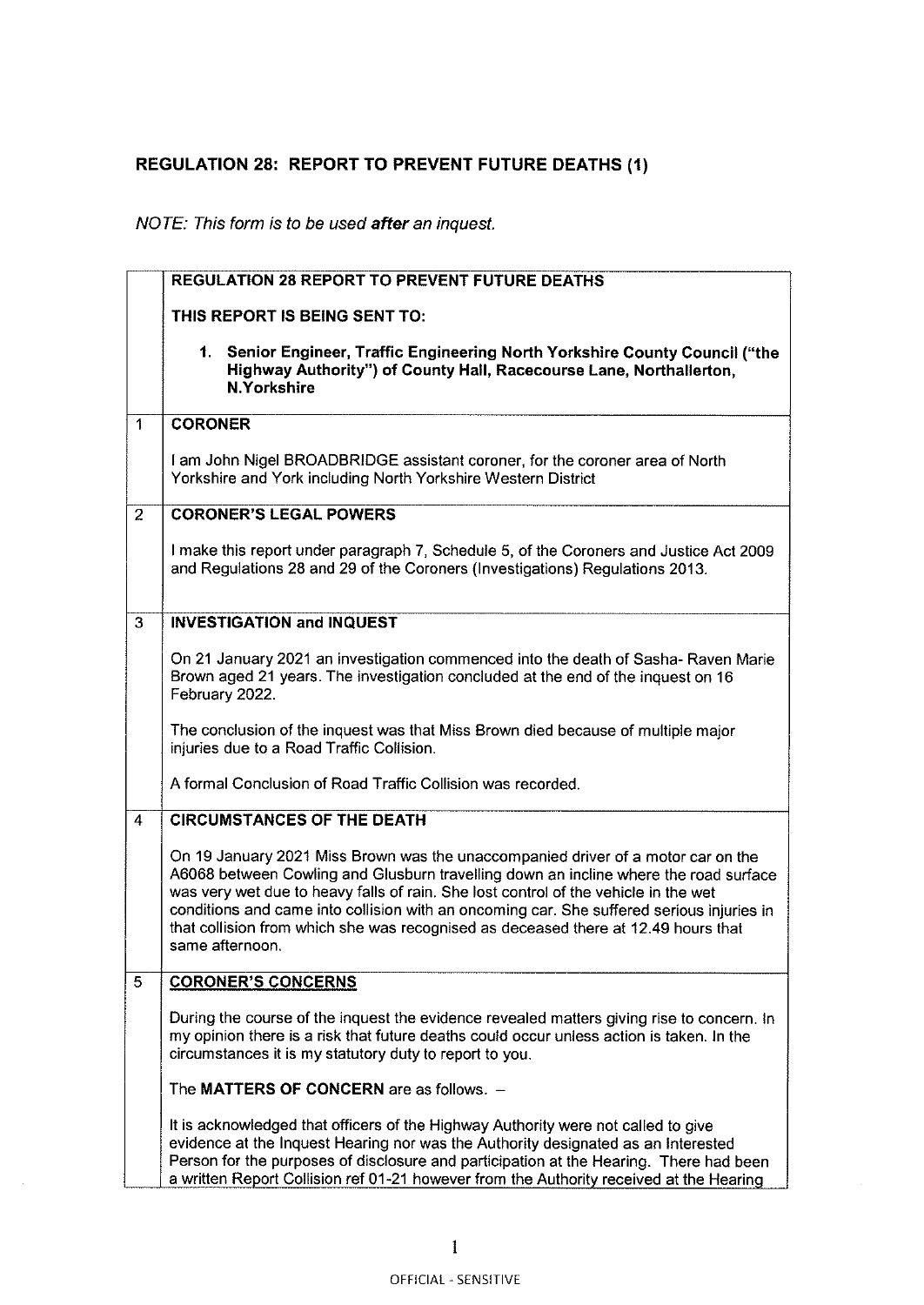|                |              | relating to the roadway being the "A6068 Colne Road between Carr Head Lane and<br>New Hall Farm near Cowling/Crosshills, Craven District" |
|----------------|--------------|-------------------------------------------------------------------------------------------------------------------------------------------|
|                |              | However the evidence revealed:                                                                                                            |
|                | a)           | The particular stretch of the A6068 was known to local, and other motorists                                                               |
|                |              | familiar with it, as being frequently incapable of adequately and safely clearing                                                         |
|                |              | surface storm and rainwater off the carriageway surface, thereby to make the                                                              |
|                |              | road as reasonably safe as possible for the passage of motor vehicles,                                                                    |
|                |              | especially those travelling down the incline (as was the deceased).                                                                       |
|                |              | That water flowed and flows rapidly down the incline. It was (and is) is not                                                              |
|                | b)           |                                                                                                                                           |
|                |              | adequately regulated by drains and did not (and does not) get away. Instead                                                               |
|                |              | water which came off (and comes off) adjacent land as well as the road itself                                                             |
|                |              | accumulated (and accumulates) in volume. The want of appropriate cambers                                                                  |
|                |              | and slopes across the carriageway allowed (and allows) and indeed encouraged                                                              |
|                |              | (and encourages) the water flow across the whole of the carriageway, rather                                                               |
|                |              | than be conducted along drainage channels to the sides of the carriageway.                                                                |
|                | C)           | The profile of the roadway meant (and means) that the water was (and is likely                                                            |
|                |              | to be) thrown back (and forth) across the carriageway The evidence showed a                                                               |
|                |              | heavy water flow spread right across the carriageway into the deceased's path                                                             |
|                |              | from the deceased's offside to nearside. That had been from an accumulation                                                               |
|                |              | of water after there was a flow nearside to offside a short distance back from the                                                        |
|                |              | incident scene.                                                                                                                           |
|                | $\mathsf{d}$ | The process of simply cleaning out drains was not (and has not been) adequate                                                             |
|                |              | to minimise the risk to road users. The evidence pointed to the need to make                                                              |
|                |              | significant permanent road engineering alterations to the camber, layout, profile                                                         |
|                |              | and slopes of the road surface and drains. The evidence indicated that the high                                                           |
|                |              | levels of traversing water were not rare occurrences, creating what was found to                                                          |
|                |              | be a 'notoriety'. Climate change will increase the likelihood of adverse incidents                                                        |
|                |              | such as was evidenced happening in the future, causing increased risk of death.                                                           |
|                |              | The roadway here will remain a high risk, as it was for the deceased, for fatal                                                           |
|                |              | accidents.                                                                                                                                |
|                | e).          | There were (and are) no signs/signage indicating the risk of the road 'flooding',                                                         |
|                |              | whether temporary or permanent at this location. Those familiar with it,                                                                  |
|                |              | including the Police expert, knew it for the past and present risk of loss of                                                             |
|                |              | control. That should not mean the risk can be acceptable.                                                                                 |
|                | f)           | The Authority must consider promptly permanent road engineering solutions and                                                             |
|                |              | implement those appropriate to make this road as safe as reasonably possible.                                                             |
|                |              |                                                                                                                                           |
|                |              |                                                                                                                                           |
|                |              |                                                                                                                                           |
| 6              |              | <b>ACTION SHOULD BE TAKEN</b>                                                                                                             |
|                |              |                                                                                                                                           |
|                |              | In my opinion action should be taken to prevent future deaths and I believe you and your                                                  |
|                |              | organisation have the power to take such action.                                                                                          |
| $\overline{7}$ |              | <b>YOUR RESPONSE</b>                                                                                                                      |
|                |              |                                                                                                                                           |
|                |              | You are under a duty to respond to this report within 56 days of the date of this report,                                                 |
|                |              | namely by Friday 22 April 2022. I, the coroner, may extend the period.                                                                    |
|                |              |                                                                                                                                           |
|                |              | Your response must contain details of action taken or proposed to be taken, setting out                                                   |
|                |              | the timetable for action. Otherwise you must explain why no action is proposed.                                                           |
| 8              |              | <b>COPIES and PUBLICATION</b>                                                                                                             |
|                |              |                                                                                                                                           |
|                |              | I have sent a copy of my report to the Chief Coroner and to the following Interested                                                      |
|                | Persons:     |                                                                                                                                           |